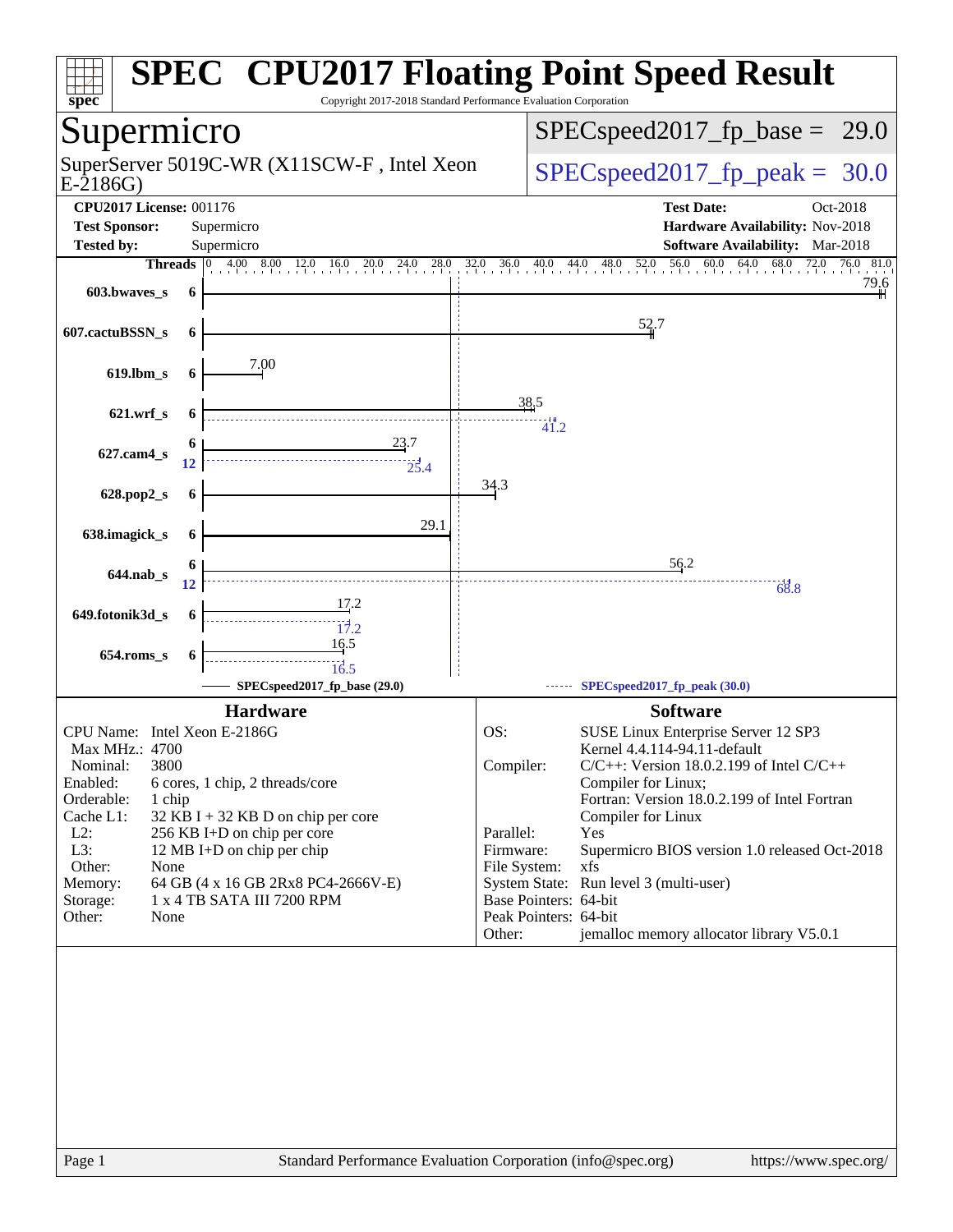

Copyright 2017-2018 Standard Performance Evaluation Corporation

## Supermicro

E-2186G) SuperServer 5019C-WR (X11SCW-F, Intel Xeon  $SPEC speed2017$  fp\_peak = 30.0

 $SPECspeed2017_fp\_base = 29.0$ 

**[CPU2017 License:](http://www.spec.org/auto/cpu2017/Docs/result-fields.html#CPU2017License)** 001176 **[Test Date:](http://www.spec.org/auto/cpu2017/Docs/result-fields.html#TestDate)** Oct-2018 **[Test Sponsor:](http://www.spec.org/auto/cpu2017/Docs/result-fields.html#TestSponsor)** Supermicro **[Hardware Availability:](http://www.spec.org/auto/cpu2017/Docs/result-fields.html#HardwareAvailability)** Nov-2018 **[Tested by:](http://www.spec.org/auto/cpu2017/Docs/result-fields.html#Testedby)** Supermicro **[Software Availability:](http://www.spec.org/auto/cpu2017/Docs/result-fields.html#SoftwareAvailability)** Mar-2018

#### **[Results Table](http://www.spec.org/auto/cpu2017/Docs/result-fields.html#ResultsTable)**

|                                           | <b>Base</b>    |                |              |                |             |                |       |                | <b>Peak</b>    |              |                |              |                |              |  |
|-------------------------------------------|----------------|----------------|--------------|----------------|-------------|----------------|-------|----------------|----------------|--------------|----------------|--------------|----------------|--------------|--|
| <b>Benchmark</b>                          | <b>Threads</b> | <b>Seconds</b> | <b>Ratio</b> | <b>Seconds</b> | Ratio       | <b>Seconds</b> | Ratio | <b>Threads</b> | <b>Seconds</b> | <b>Ratio</b> | <b>Seconds</b> | <b>Ratio</b> | <b>Seconds</b> | <b>Ratio</b> |  |
| $603.bwaves$ s                            | 6              | 736            | 80.1         | 741            | 79.6        | 743            | 79.4  | $\theta$       | 736            | 80.1         | 741            | 79.6         | 743            | 79.4         |  |
| 607.cactuBSSN s                           | 6              | 317            | 52.5         | 316            | 52.7        | 315            | 52.9  | 6              | 317            | 52.5         | 316            | 52.7         | 315            | 52.9         |  |
| $619.1$ bm s                              | 6              | 748            | 7.00         | 748            | 7.00        | 750            | 6.99  | 6              | 748            | 7.00         | 748            | 7.00         | 750            | 6.99         |  |
| $621$ wrf s                               | 6              | 340            | 38.9         | 344            | 38.5        | 351            | 37.7  | 6              | 320            | 41.4         | 321            | 41.2         | 325            | 40.8         |  |
| $627$ .cam4 s                             | 6              | 373            | 23.7         | 374            | 23.7        | 374            | 23.7  | 12             | 349            | 25.4         | 348            | 25.4         | 349            | 25.4         |  |
| $628.pop2_s$                              | 6              | 346            | 34.3         | 346            | 34.4        | 347            | 34.2  | 6              | 346            | 34.3         | 346            | 34.4         | 347            | 34.2         |  |
| 638.imagick_s                             | 6              | 496            | 29.1         | 496            | 29.1        | 497            | 29.0  | 6              | 496            | 29.1         | 496            | 29.1         | 497            | 29.0         |  |
| $644$ .nab s                              | 6              | 311            | 56.2         | 311            | 56.2        | 311            | 56.3  | 12             | 256            | 68.2         | 254            | 68.8         | 254            | 68.9         |  |
| 649.fotonik3d s                           | 6              | 531            | 17.2         | 531            | 17.2        | 531            | 17.2  | 6              | 532            | 17.1         | 531            | 17.2         | 531            | 17.2         |  |
| $654$ .roms s                             | 6              | 957            | 16.4         | 955            | <b>16.5</b> | 953            | 16.5  | 6              | 955            | 16.5         | 953            | 16.5         | 954            | <b>16.5</b>  |  |
| $SPEC speed2017$ fp base =<br><b>29.0</b> |                |                |              |                |             |                |       |                |                |              |                |              |                |              |  |

**[SPECspeed2017\\_fp\\_peak =](http://www.spec.org/auto/cpu2017/Docs/result-fields.html#SPECspeed2017fppeak) 30.0**

Results appear in the [order in which they were run.](http://www.spec.org/auto/cpu2017/Docs/result-fields.html#RunOrder) Bold underlined text [indicates a median measurement](http://www.spec.org/auto/cpu2017/Docs/result-fields.html#Median).

#### **[Operating System Notes](http://www.spec.org/auto/cpu2017/Docs/result-fields.html#OperatingSystemNotes)**

Stack size set to unlimited using "ulimit -s unlimited"

#### **[General Notes](http://www.spec.org/auto/cpu2017/Docs/result-fields.html#GeneralNotes)**

Environment variables set by runcpu before the start of the run: KMP\_AFFINITY = "granularity=fine,compact,1,0" LD\_LIBRARY\_PATH = "/home/cpu2017/lib/ia32:/home/cpu2017/lib/intel64:/home/cpu2017/je5.0.1-32:/home/cpu2017/je5.0.1-64" OMP\_STACKSIZE = "192M"

 Binaries compiled on a system with 1x Intel Core i7-6700K CPU + 32GB RAM memory using Redhat Enterprise Linux 7.5 Transparent Huge Pages enabled by default Prior to runcpu invocation Filesystem page cache synced and cleared with: sync; echo 3> /proc/sys/vm/drop\_caches

 Yes: The test sponsor attests, as of date of publication, that CVE-2017-5754 (Meltdown) is mitigated in the system as tested and documented. Yes: The test sponsor attests, as of date of publication, that CVE-2017-5753 (Spectre variant 1) is mitigated in the system as tested and documented. Yes: The test sponsor attests, as of date of publication, that CVE-2017-5715 (Spectre variant 2) is mitigated in the system as tested and documented. jemalloc, a general purpose malloc implementation built with the RedHat Enterprise 7.5, and the system compiler gcc 4.8.5 sources available from jemalloc.net or <https://github.com/jemalloc/jemalloc/releases>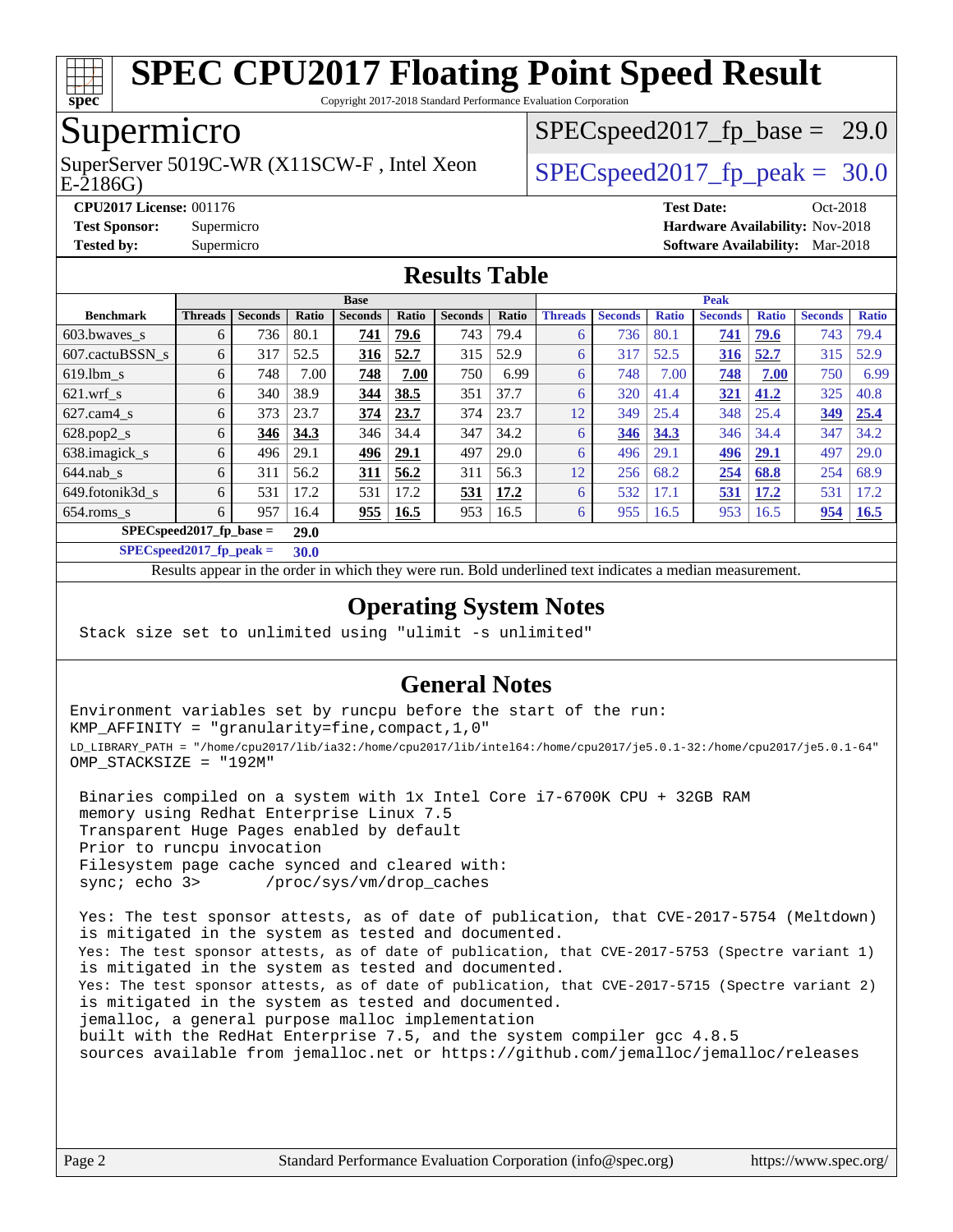

Copyright 2017-2018 Standard Performance Evaluation Corporation

## Supermicro

E-2186G) SuperServer 5019C-WR (X11SCW-F, Intel Xeon  $\big|$  [SPECspeed2017\\_fp\\_peak =](http://www.spec.org/auto/cpu2017/Docs/result-fields.html#SPECspeed2017fppeak) 30.0

 $SPECspeed2017_fp\_base = 29.0$ 

**[CPU2017 License:](http://www.spec.org/auto/cpu2017/Docs/result-fields.html#CPU2017License)** 001176 **[Test Date:](http://www.spec.org/auto/cpu2017/Docs/result-fields.html#TestDate)** Oct-2018 **[Test Sponsor:](http://www.spec.org/auto/cpu2017/Docs/result-fields.html#TestSponsor)** Supermicro **[Hardware Availability:](http://www.spec.org/auto/cpu2017/Docs/result-fields.html#HardwareAvailability)** Nov-2018 **[Tested by:](http://www.spec.org/auto/cpu2017/Docs/result-fields.html#Testedby)** Supermicro **[Software Availability:](http://www.spec.org/auto/cpu2017/Docs/result-fields.html#SoftwareAvailability)** Mar-2018

#### **[Platform Notes](http://www.spec.org/auto/cpu2017/Docs/result-fields.html#PlatformNotes)**

Page 3 Standard Performance Evaluation Corporation [\(info@spec.org\)](mailto:info@spec.org) <https://www.spec.org/> Sysinfo program /home/cpu2017/bin/sysinfo Rev: r5974 of 2018-05-19 9bcde8f2999c33d61f64985e45859ea9 running on linux-6ojl Fri Oct 26 00:00:44 2018 SUT (System Under Test) info as seen by some common utilities. For more information on this section, see <https://www.spec.org/cpu2017/Docs/config.html#sysinfo> From /proc/cpuinfo model name : Intel(R) Xeon(R) E-2186G CPU @ 3.80GHz 1 "physical id"s (chips) 12 "processors" cores, siblings (Caution: counting these is hw and system dependent. The following excerpts from /proc/cpuinfo might not be reliable. Use with caution.) cpu cores : 6 siblings : 12 physical 0: cores 0 1 2 3 4 5 From lscpu: Architecture: x86\_64 CPU op-mode(s): 32-bit, 64-bit Byte Order: Little Endian  $CPU(s):$  12 On-line CPU(s) list: 0-11 Thread(s) per core: 2 Core(s) per socket: 6 Socket(s): 1 NUMA node(s): 1 Vendor ID: GenuineIntel CPU family: 6 Model: 158<br>Model name: 1158  $Intel(R)$  Xeon(R) E-2186G CPU @ 3.80GHz Stepping: 10 CPU MHz: 4471.126 CPU max MHz: 4700.0000 CPU min MHz: 800.0000 BogoMIPS: 7583.95 Virtualization: VT-x L1d cache: 32K L1i cache: 32K L2 cache: 256K L3 cache: 12288K NUMA node0 CPU(s): 0-11 Flags: fpu vme de pse tsc msr pae mce cx8 apic sep mtrr pge mca cmov pat pse36 clflush dts acpi mmx fxsr sse sse2 ss ht tm pbe syscall nx pdpe1gb rdtscp lm constant\_tsc art arch\_perfmon pebs bts rep\_good nopl xtopology nonstop\_tsc aperfmperf eagerfpu pni pclmulqdq dtes64 monitor ds\_cpl vmx smx est tm2 ssse3 sdbg **(Continued on next page)**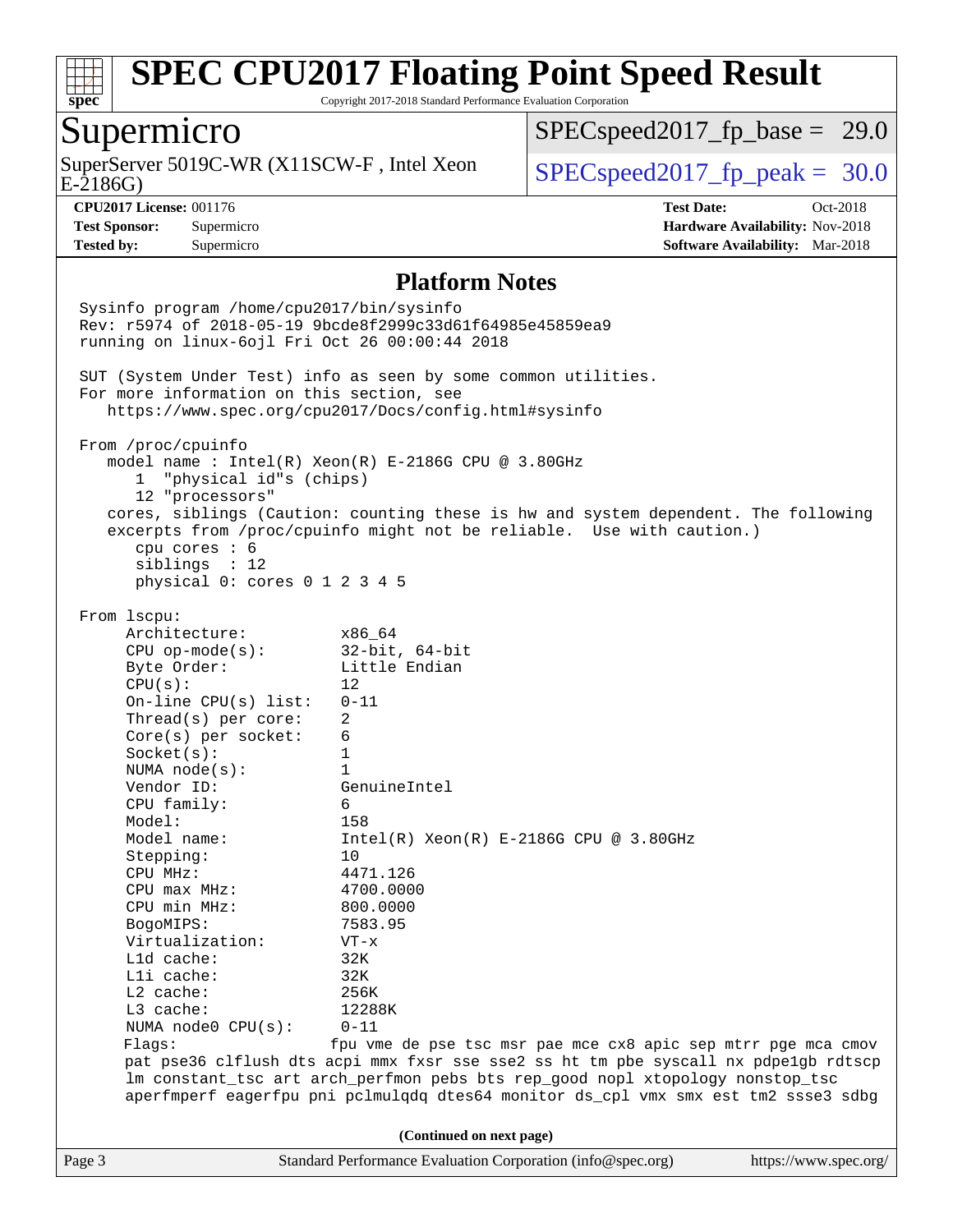

Copyright 2017-2018 Standard Performance Evaluation Corporation

#### Supermicro

E-2186G) SuperServer 5019C-WR (X11SCW-F, Intel Xeon  $SPEC speed2017$  fp\_peak = 30.0

 $SPECspeed2017_fp\_base = 29.0$ 

**[Tested by:](http://www.spec.org/auto/cpu2017/Docs/result-fields.html#Testedby)** Supermicro **[Software Availability:](http://www.spec.org/auto/cpu2017/Docs/result-fields.html#SoftwareAvailability)** Mar-2018

**[CPU2017 License:](http://www.spec.org/auto/cpu2017/Docs/result-fields.html#CPU2017License)** 001176 **[Test Date:](http://www.spec.org/auto/cpu2017/Docs/result-fields.html#TestDate)** Oct-2018 **[Test Sponsor:](http://www.spec.org/auto/cpu2017/Docs/result-fields.html#TestSponsor)** Supermicro **[Hardware Availability:](http://www.spec.org/auto/cpu2017/Docs/result-fields.html#HardwareAvailability)** Nov-2018

#### **[Platform Notes \(Continued\)](http://www.spec.org/auto/cpu2017/Docs/result-fields.html#PlatformNotes)**

 fma cx16 xtpr pdcm pcid sse4\_1 sse4\_2 x2apic movbe popcnt tsc\_deadline\_timer aes xsave avx f16c rdrand lahf\_lm abm 3dnowprefetch ida arat epb invpcid\_single pln pts dtherm hwp hwp\_notify hwp\_act\_window hwp\_epp intel\_pt rsb\_ctxsw spec\_ctrl retpoline kaiser tpr\_shadow vnmi flexpriority ept vpid fsgsbase tsc\_adjust bmi1 hle avx2 smep bmi2 erms invpcid rtm mpx rdseed adx smap clflushopt xsaveopt xsavec xgetbv1 /proc/cpuinfo cache data cache size : 12288 KB From numactl --hardware WARNING: a numactl 'node' might or might not correspond to a physical chip. available: 1 nodes (0) node 0 cpus: 0 1 2 3 4 5 6 7 8 9 10 11 node 0 size: 64148 MB node 0 free: 39614 MB node distances: node 0 0: 10 From /proc/meminfo MemTotal: 65688220 kB HugePages\_Total: 0 Hugepagesize: 2048 kB /usr/bin/lsb\_release -d SUSE Linux Enterprise Server 12 SP3 From /etc/\*release\* /etc/\*version\* SuSE-release: SUSE Linux Enterprise Server 12 (x86\_64) VERSION = 12 PATCHLEVEL = 3 # This file is deprecated and will be removed in a future service pack or release. # Please check /etc/os-release for details about this release. os-release: NAME="SLES" VERSION="12-SP3" VERSION\_ID="12.3" PRETTY\_NAME="SUSE Linux Enterprise Server 12 SP3" ID="sles" ANSI\_COLOR="0;32" CPE\_NAME="cpe:/o:suse:sles:12:sp3" uname -a: Linux linux-6ojl 4.4.114-94.11-default #1 SMP Thu Feb 1 19:28:26 UTC 2018 (4309ff9) x86\_64 x86\_64 x86\_64 GNU/Linux

**(Continued on next page)**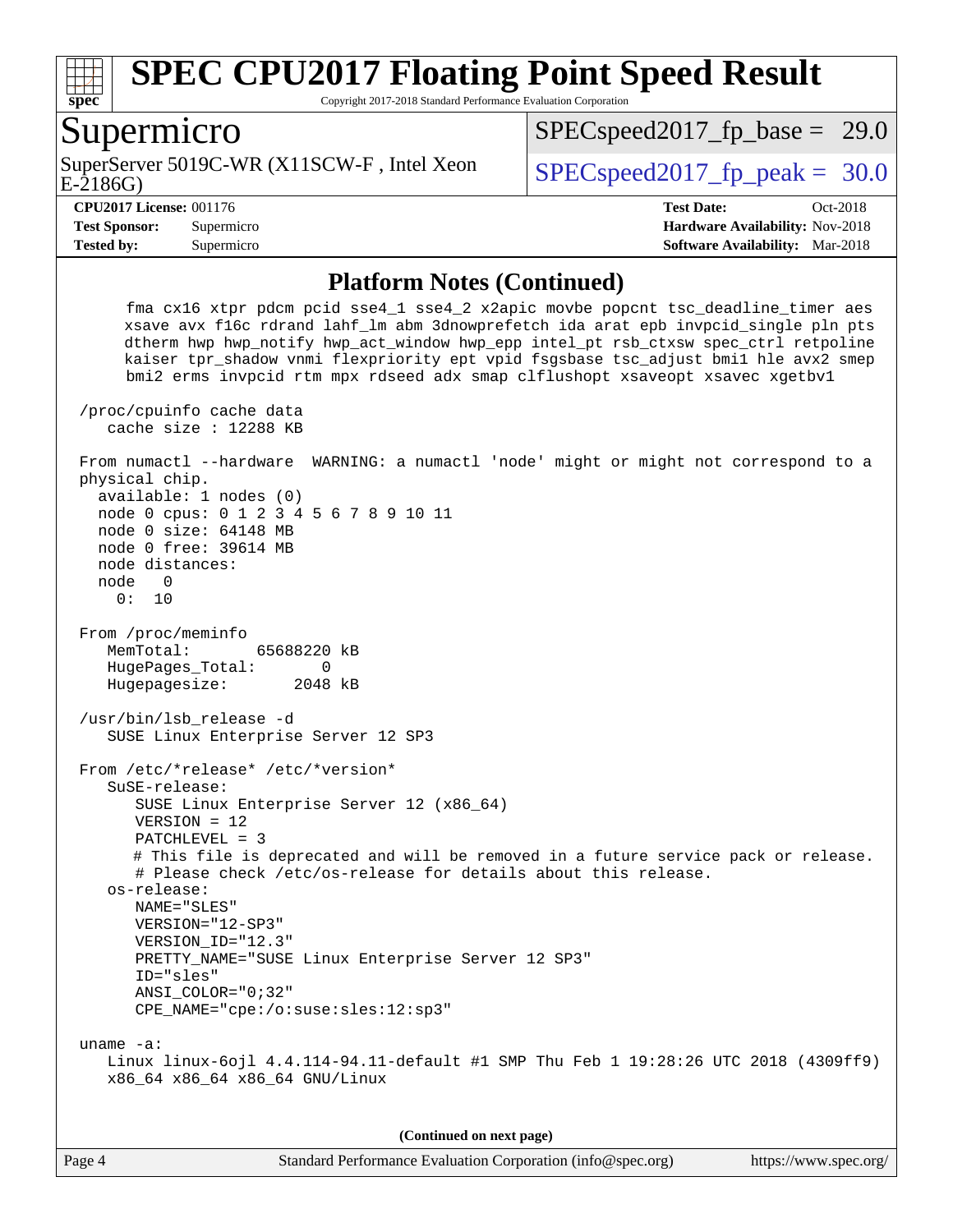

Copyright 2017-2018 Standard Performance Evaluation Corporation

## Supermicro

SuperServer 5019C-WR (X11SCW-F, Intel Xeon  $\big|$  [SPECspeed2017\\_fp\\_peak =](http://www.spec.org/auto/cpu2017/Docs/result-fields.html#SPECspeed2017fppeak) 30.0

 $SPECspeed2017_fp\_base = 29.0$ 

E-2186G)

**[CPU2017 License:](http://www.spec.org/auto/cpu2017/Docs/result-fields.html#CPU2017License)** 001176 **[Test Date:](http://www.spec.org/auto/cpu2017/Docs/result-fields.html#TestDate)** Oct-2018 **[Test Sponsor:](http://www.spec.org/auto/cpu2017/Docs/result-fields.html#TestSponsor)** Supermicro **[Hardware Availability:](http://www.spec.org/auto/cpu2017/Docs/result-fields.html#HardwareAvailability)** Nov-2018 **[Tested by:](http://www.spec.org/auto/cpu2017/Docs/result-fields.html#Testedby)** Supermicro **[Software Availability:](http://www.spec.org/auto/cpu2017/Docs/result-fields.html#SoftwareAvailability)** Mar-2018

#### **[Platform Notes \(Continued\)](http://www.spec.org/auto/cpu2017/Docs/result-fields.html#PlatformNotes)**

Kernel self-reported vulnerability status:

 CVE-2017-5754 (Meltdown): Mitigation: PTI CVE-2017-5753 (Spectre variant 1): Mitigation: Barriers CVE-2017-5715 (Spectre variant 2): Mitigation: IBRS+IBPB

run-level 3 Oct 24 17:18

 SPEC is set to: /home/cpu2017 Filesystem Type Size Used Avail Use% Mounted on /dev/nvme0n1p4 xfs 1.8T 25G 1.7T 2% /home

 Additional information from dmidecode follows. WARNING: Use caution when you interpret this section. The 'dmidecode' program reads system data which is "intended to allow hardware to be accurately determined", but the intent may not be met, as there are frequent changes to hardware, firmware, and the "DMTF SMBIOS" standard. BIOS American Megatrends Inc. 1.0 10/11/2018 Memory: 4x Micron 18ADF2G72AZ-2G6H1R 16 GB 2 rank 2667

(End of data from sysinfo program)

#### **[Compiler Version Notes](http://www.spec.org/auto/cpu2017/Docs/result-fields.html#CompilerVersionNotes)**

| CC.                                                                                          |  |  |  |  |  |  |  |
|----------------------------------------------------------------------------------------------|--|--|--|--|--|--|--|
| 619.1bm_s(base) 638.imagick_s(base, peak) 644.nab_s(base, peak)                              |  |  |  |  |  |  |  |
| icc (ICC) 18.0.2 20180210                                                                    |  |  |  |  |  |  |  |
| Copyright (C) 1985-2018 Intel Corporation. All rights reserved.                              |  |  |  |  |  |  |  |
|                                                                                              |  |  |  |  |  |  |  |
| $CC$ $619.1bm_s(peak)$                                                                       |  |  |  |  |  |  |  |
| icc (ICC) 18.0.2 20180210                                                                    |  |  |  |  |  |  |  |
| Copyright (C) 1985-2018 Intel Corporation. All rights reserved.                              |  |  |  |  |  |  |  |
|                                                                                              |  |  |  |  |  |  |  |
| =================================<br>FC 607.cactuBSSN s(base, peak)                          |  |  |  |  |  |  |  |
| icpc (ICC) 18.0.2 20180210                                                                   |  |  |  |  |  |  |  |
| Copyright (C) 1985-2018 Intel Corporation. All rights reserved.<br>icc (ICC) 18.0.2 20180210 |  |  |  |  |  |  |  |
| Copyright (C) 1985-2018 Intel Corporation. All rights reserved.                              |  |  |  |  |  |  |  |
| ifort (IFORT) 18.0.2 20180210                                                                |  |  |  |  |  |  |  |
| (Continued on next page)                                                                     |  |  |  |  |  |  |  |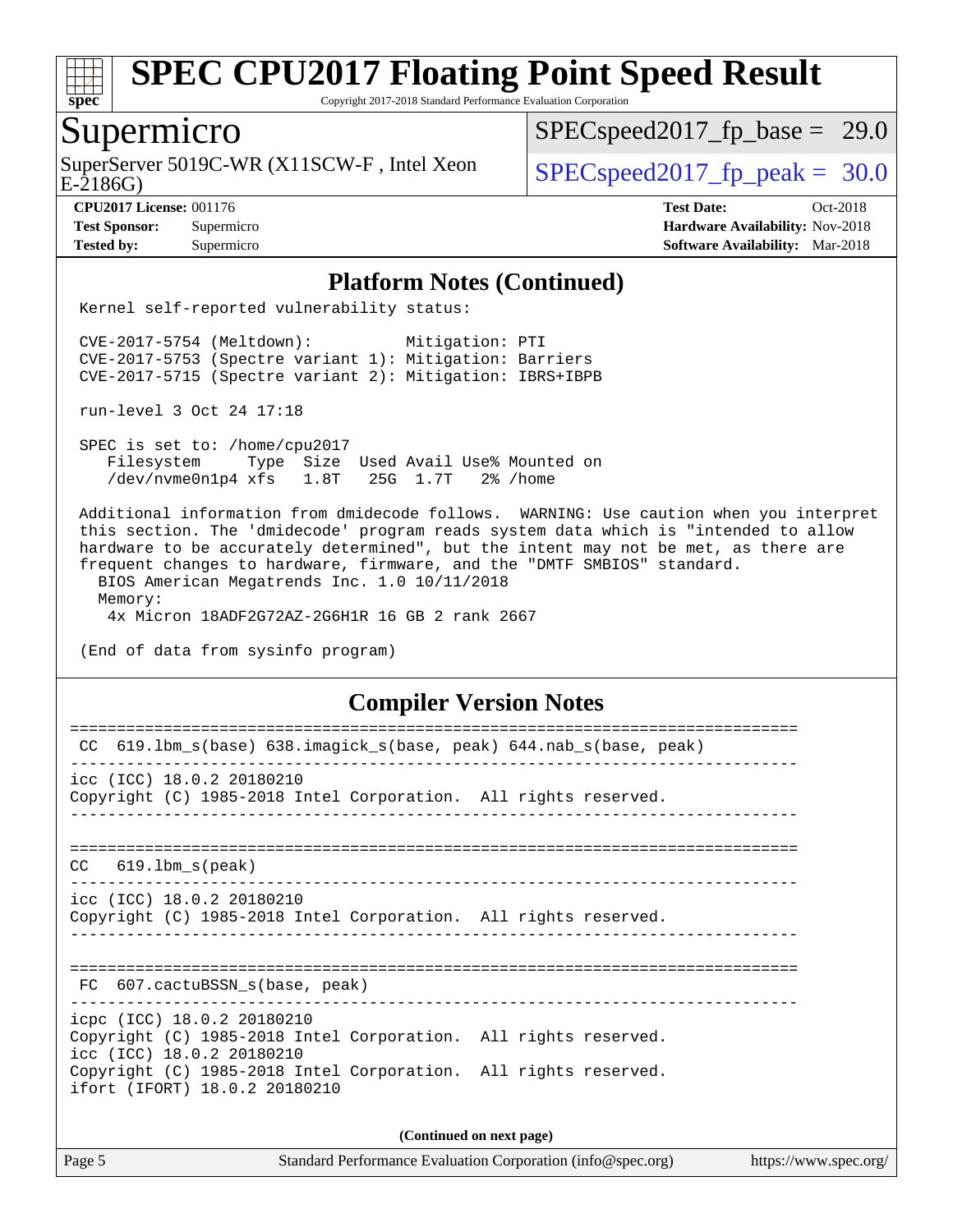

Copyright 2017-2018 Standard Performance Evaluation Corporation

## Supermicro

E-2186G) SuperServer 5019C-WR (X11SCW-F, Intel Xeon  $SPEC speed2017_f$  peak = 30.0

 $SPEC speed2017_fp\_base = 29.0$ 

**[CPU2017 License:](http://www.spec.org/auto/cpu2017/Docs/result-fields.html#CPU2017License)** 001176 **[Test Date:](http://www.spec.org/auto/cpu2017/Docs/result-fields.html#TestDate)** Oct-2018 **[Test Sponsor:](http://www.spec.org/auto/cpu2017/Docs/result-fields.html#TestSponsor)** Supermicro **[Hardware Availability:](http://www.spec.org/auto/cpu2017/Docs/result-fields.html#HardwareAvailability)** Nov-2018 **[Tested by:](http://www.spec.org/auto/cpu2017/Docs/result-fields.html#Testedby)** Supermicro **[Software Availability:](http://www.spec.org/auto/cpu2017/Docs/result-fields.html#SoftwareAvailability)** Mar-2018

#### **[Compiler Version Notes \(Continued\)](http://www.spec.org/auto/cpu2017/Docs/result-fields.html#CompilerVersionNotes)**

| Copyright (C) 1985-2018 Intel Corporation. All rights reserved.                                                               |                                        |
|-------------------------------------------------------------------------------------------------------------------------------|----------------------------------------|
|                                                                                                                               |                                        |
| $603.bwaves_s(base) 649.fotonik3d_s(base) 654.roms_s(base, peak)$<br>FC.                                                      |                                        |
| ifort (IFORT) 18.0.2 20180210<br>Copyright (C) 1985-2018 Intel Corporation. All rights reserved.                              |                                        |
| 603.bwaves_s(peak) 649.fotonik3d_s(peak)<br>FC.                                                                               |                                        |
| ifort (IFORT) 18.0.2 20180210<br>Copyright (C) 1985-2018 Intel Corporation. All rights reserved.                              |                                        |
|                                                                                                                               |                                        |
| $CC$ 621.wrf_s(base) 627.cam4_s(base, peak) 628.pop2_s(base)                                                                  |                                        |
| ifort (IFORT) 18.0.2 20180210<br>Copyright (C) 1985-2018 Intel Corporation. All rights reserved.<br>icc (ICC) 18.0.2 20180210 |                                        |
| Copyright (C) 1985-2018 Intel Corporation. All rights reserved.                                                               |                                        |
|                                                                                                                               | -------------------------------------- |
| $CC$ $621.wrf_s(peak)$ $628.pop2_s(peak)$                                                                                     |                                        |
| ifort (IFORT) 18.0.2 20180210<br>Copyright (C) 1985-2018 Intel Corporation. All rights reserved.<br>icc (ICC) 18.0.2 20180210 |                                        |
| Copyright (C) 1985-2018 Intel Corporation. All rights reserved.                                                               |                                        |

## **[Base Compiler Invocation](http://www.spec.org/auto/cpu2017/Docs/result-fields.html#BaseCompilerInvocation)**

[C benchmarks](http://www.spec.org/auto/cpu2017/Docs/result-fields.html#Cbenchmarks): [icc -m64 -std=c11](http://www.spec.org/cpu2017/results/res2018q4/cpu2017-20181112-09649.flags.html#user_CCbase_intel_icc_64bit_c11_33ee0cdaae7deeeab2a9725423ba97205ce30f63b9926c2519791662299b76a0318f32ddfffdc46587804de3178b4f9328c46fa7c2b0cd779d7a61945c91cd35)

[Fortran benchmarks](http://www.spec.org/auto/cpu2017/Docs/result-fields.html#Fortranbenchmarks): [ifort -m64](http://www.spec.org/cpu2017/results/res2018q4/cpu2017-20181112-09649.flags.html#user_FCbase_intel_ifort_64bit_24f2bb282fbaeffd6157abe4f878425411749daecae9a33200eee2bee2fe76f3b89351d69a8130dd5949958ce389cf37ff59a95e7a40d588e8d3a57e0c3fd751)

[Benchmarks using both Fortran and C](http://www.spec.org/auto/cpu2017/Docs/result-fields.html#BenchmarksusingbothFortranandC): [ifort -m64](http://www.spec.org/cpu2017/results/res2018q4/cpu2017-20181112-09649.flags.html#user_CC_FCbase_intel_ifort_64bit_24f2bb282fbaeffd6157abe4f878425411749daecae9a33200eee2bee2fe76f3b89351d69a8130dd5949958ce389cf37ff59a95e7a40d588e8d3a57e0c3fd751) [icc -m64 -std=c11](http://www.spec.org/cpu2017/results/res2018q4/cpu2017-20181112-09649.flags.html#user_CC_FCbase_intel_icc_64bit_c11_33ee0cdaae7deeeab2a9725423ba97205ce30f63b9926c2519791662299b76a0318f32ddfffdc46587804de3178b4f9328c46fa7c2b0cd779d7a61945c91cd35)

**(Continued on next page)**

Page 6 Standard Performance Evaluation Corporation [\(info@spec.org\)](mailto:info@spec.org) <https://www.spec.org/>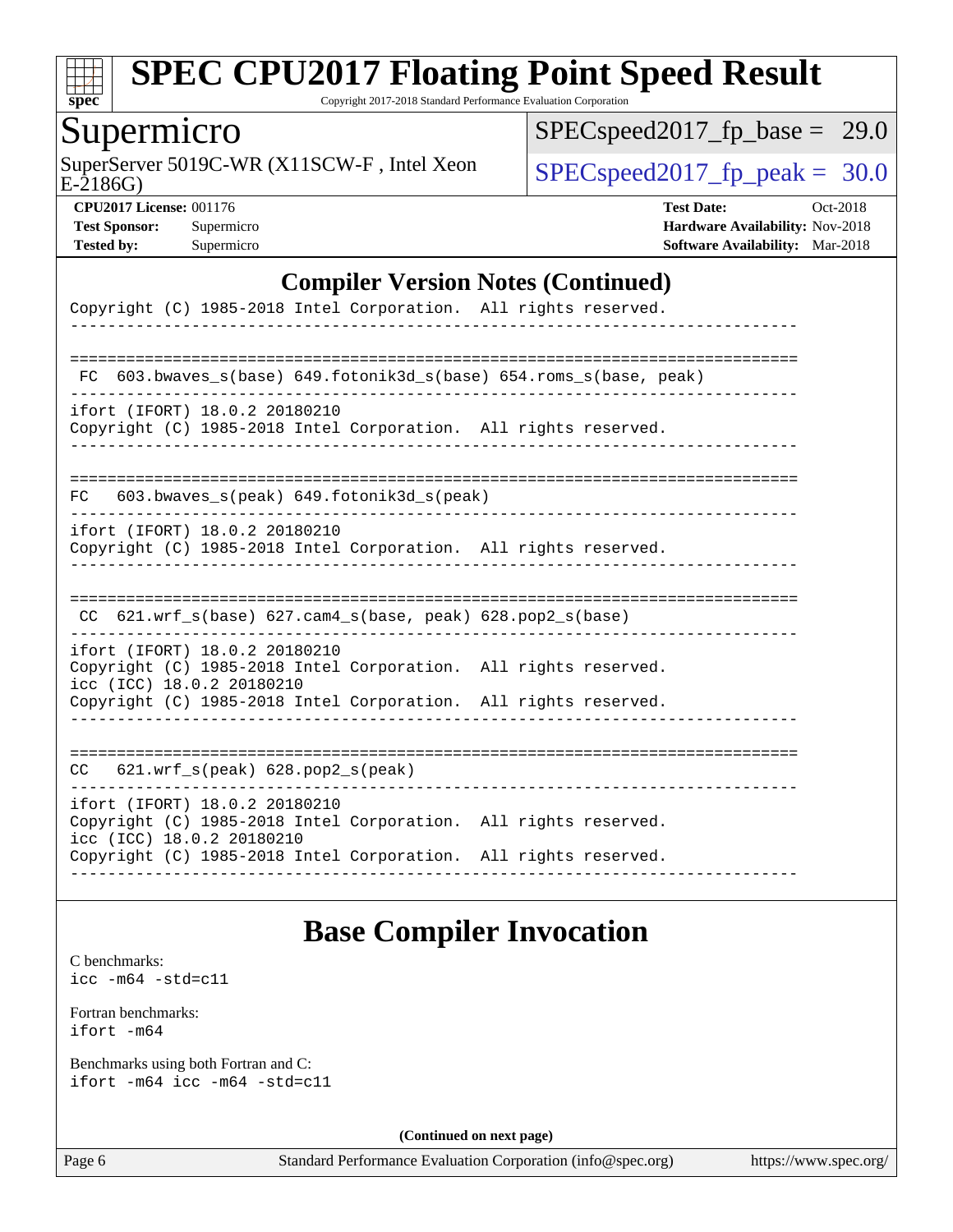

Copyright 2017-2018 Standard Performance Evaluation Corporation

## Supermicro

SuperServer 5019C-WR (X11SCW-F, Intel Xeon  $SPEC speed2017$  fp\_peak = 30.0

 $SPECspeed2017_fp\_base = 29.0$ 

E-2186G)

**[CPU2017 License:](http://www.spec.org/auto/cpu2017/Docs/result-fields.html#CPU2017License)** 001176 **[Test Date:](http://www.spec.org/auto/cpu2017/Docs/result-fields.html#TestDate)** Oct-2018 **[Test Sponsor:](http://www.spec.org/auto/cpu2017/Docs/result-fields.html#TestSponsor)** Supermicro **[Hardware Availability:](http://www.spec.org/auto/cpu2017/Docs/result-fields.html#HardwareAvailability)** Nov-2018 **[Tested by:](http://www.spec.org/auto/cpu2017/Docs/result-fields.html#Testedby)** Supermicro **[Software Availability:](http://www.spec.org/auto/cpu2017/Docs/result-fields.html#SoftwareAvailability)** Mar-2018

# **[Base Compiler Invocation \(Continued\)](http://www.spec.org/auto/cpu2017/Docs/result-fields.html#BaseCompilerInvocation)**

**[Base Portability Flags](http://www.spec.org/auto/cpu2017/Docs/result-fields.html#BasePortabilityFlags)**

[Benchmarks using Fortran, C, and C++:](http://www.spec.org/auto/cpu2017/Docs/result-fields.html#BenchmarksusingFortranCandCXX) [icpc -m64](http://www.spec.org/cpu2017/results/res2018q4/cpu2017-20181112-09649.flags.html#user_CC_CXX_FCbase_intel_icpc_64bit_4ecb2543ae3f1412ef961e0650ca070fec7b7afdcd6ed48761b84423119d1bf6bdf5cad15b44d48e7256388bc77273b966e5eb805aefd121eb22e9299b2ec9d9) [icc -m64 -std=c11](http://www.spec.org/cpu2017/results/res2018q4/cpu2017-20181112-09649.flags.html#user_CC_CXX_FCbase_intel_icc_64bit_c11_33ee0cdaae7deeeab2a9725423ba97205ce30f63b9926c2519791662299b76a0318f32ddfffdc46587804de3178b4f9328c46fa7c2b0cd779d7a61945c91cd35) [ifort -m64](http://www.spec.org/cpu2017/results/res2018q4/cpu2017-20181112-09649.flags.html#user_CC_CXX_FCbase_intel_ifort_64bit_24f2bb282fbaeffd6157abe4f878425411749daecae9a33200eee2bee2fe76f3b89351d69a8130dd5949958ce389cf37ff59a95e7a40d588e8d3a57e0c3fd751)

 603.bwaves\_s: [-DSPEC\\_LP64](http://www.spec.org/cpu2017/results/res2018q4/cpu2017-20181112-09649.flags.html#suite_basePORTABILITY603_bwaves_s_DSPEC_LP64) 607.cactuBSSN\_s: [-DSPEC\\_LP64](http://www.spec.org/cpu2017/results/res2018q4/cpu2017-20181112-09649.flags.html#suite_basePORTABILITY607_cactuBSSN_s_DSPEC_LP64) 619.lbm\_s: [-DSPEC\\_LP64](http://www.spec.org/cpu2017/results/res2018q4/cpu2017-20181112-09649.flags.html#suite_basePORTABILITY619_lbm_s_DSPEC_LP64) 621.wrf\_s: [-DSPEC\\_LP64](http://www.spec.org/cpu2017/results/res2018q4/cpu2017-20181112-09649.flags.html#suite_basePORTABILITY621_wrf_s_DSPEC_LP64) [-DSPEC\\_CASE\\_FLAG](http://www.spec.org/cpu2017/results/res2018q4/cpu2017-20181112-09649.flags.html#b621.wrf_s_baseCPORTABILITY_DSPEC_CASE_FLAG) [-convert big\\_endian](http://www.spec.org/cpu2017/results/res2018q4/cpu2017-20181112-09649.flags.html#user_baseFPORTABILITY621_wrf_s_convert_big_endian_c3194028bc08c63ac5d04de18c48ce6d347e4e562e8892b8bdbdc0214820426deb8554edfa529a3fb25a586e65a3d812c835984020483e7e73212c4d31a38223) 627.cam4\_s: [-DSPEC\\_LP64](http://www.spec.org/cpu2017/results/res2018q4/cpu2017-20181112-09649.flags.html#suite_basePORTABILITY627_cam4_s_DSPEC_LP64) [-DSPEC\\_CASE\\_FLAG](http://www.spec.org/cpu2017/results/res2018q4/cpu2017-20181112-09649.flags.html#b627.cam4_s_baseCPORTABILITY_DSPEC_CASE_FLAG) 628.pop2\_s: [-DSPEC\\_LP64](http://www.spec.org/cpu2017/results/res2018q4/cpu2017-20181112-09649.flags.html#suite_basePORTABILITY628_pop2_s_DSPEC_LP64) [-DSPEC\\_CASE\\_FLAG](http://www.spec.org/cpu2017/results/res2018q4/cpu2017-20181112-09649.flags.html#b628.pop2_s_baseCPORTABILITY_DSPEC_CASE_FLAG) [-convert big\\_endian](http://www.spec.org/cpu2017/results/res2018q4/cpu2017-20181112-09649.flags.html#user_baseFPORTABILITY628_pop2_s_convert_big_endian_c3194028bc08c63ac5d04de18c48ce6d347e4e562e8892b8bdbdc0214820426deb8554edfa529a3fb25a586e65a3d812c835984020483e7e73212c4d31a38223) [-assume byterecl](http://www.spec.org/cpu2017/results/res2018q4/cpu2017-20181112-09649.flags.html#user_baseFPORTABILITY628_pop2_s_assume_byterecl_7e47d18b9513cf18525430bbf0f2177aa9bf368bc7a059c09b2c06a34b53bd3447c950d3f8d6c70e3faf3a05c8557d66a5798b567902e8849adc142926523472) 638.imagick\_s: [-DSPEC\\_LP64](http://www.spec.org/cpu2017/results/res2018q4/cpu2017-20181112-09649.flags.html#suite_basePORTABILITY638_imagick_s_DSPEC_LP64) 644.nab\_s: [-DSPEC\\_LP64](http://www.spec.org/cpu2017/results/res2018q4/cpu2017-20181112-09649.flags.html#suite_basePORTABILITY644_nab_s_DSPEC_LP64) 649.fotonik3d\_s: [-DSPEC\\_LP64](http://www.spec.org/cpu2017/results/res2018q4/cpu2017-20181112-09649.flags.html#suite_basePORTABILITY649_fotonik3d_s_DSPEC_LP64) 654.roms\_s: [-DSPEC\\_LP64](http://www.spec.org/cpu2017/results/res2018q4/cpu2017-20181112-09649.flags.html#suite_basePORTABILITY654_roms_s_DSPEC_LP64)

# **[Base Optimization Flags](http://www.spec.org/auto/cpu2017/Docs/result-fields.html#BaseOptimizationFlags)**

#### [C benchmarks](http://www.spec.org/auto/cpu2017/Docs/result-fields.html#Cbenchmarks):

[-Wl,-z,muldefs](http://www.spec.org/cpu2017/results/res2018q4/cpu2017-20181112-09649.flags.html#user_CCbase_link_force_multiple1_b4cbdb97b34bdee9ceefcfe54f4c8ea74255f0b02a4b23e853cdb0e18eb4525ac79b5a88067c842dd0ee6996c24547a27a4b99331201badda8798ef8a743f577) [-xCORE-AVX2](http://www.spec.org/cpu2017/results/res2018q4/cpu2017-20181112-09649.flags.html#user_CCbase_f-xCORE-AVX2) [-ipo](http://www.spec.org/cpu2017/results/res2018q4/cpu2017-20181112-09649.flags.html#user_CCbase_f-ipo) [-O3](http://www.spec.org/cpu2017/results/res2018q4/cpu2017-20181112-09649.flags.html#user_CCbase_f-O3) [-no-prec-div](http://www.spec.org/cpu2017/results/res2018q4/cpu2017-20181112-09649.flags.html#user_CCbase_f-no-prec-div) [-qopt-prefetch](http://www.spec.org/cpu2017/results/res2018q4/cpu2017-20181112-09649.flags.html#user_CCbase_f-qopt-prefetch) [-ffinite-math-only](http://www.spec.org/cpu2017/results/res2018q4/cpu2017-20181112-09649.flags.html#user_CCbase_f_finite_math_only_cb91587bd2077682c4b38af759c288ed7c732db004271a9512da14a4f8007909a5f1427ecbf1a0fb78ff2a814402c6114ac565ca162485bbcae155b5e4258871) [-qopt-mem-layout-trans=3](http://www.spec.org/cpu2017/results/res2018q4/cpu2017-20181112-09649.flags.html#user_CCbase_f-qopt-mem-layout-trans_de80db37974c74b1f0e20d883f0b675c88c3b01e9d123adea9b28688d64333345fb62bc4a798493513fdb68f60282f9a726aa07f478b2f7113531aecce732043) [-qopenmp](http://www.spec.org/cpu2017/results/res2018q4/cpu2017-20181112-09649.flags.html#user_CCbase_qopenmp_16be0c44f24f464004c6784a7acb94aca937f053568ce72f94b139a11c7c168634a55f6653758ddd83bcf7b8463e8028bb0b48b77bcddc6b78d5d95bb1df2967) [-DSPEC\\_OPENMP](http://www.spec.org/cpu2017/results/res2018q4/cpu2017-20181112-09649.flags.html#suite_CCbase_DSPEC_OPENMP) [-L/usr/local/je5.0.1-64/lib](http://www.spec.org/cpu2017/results/res2018q4/cpu2017-20181112-09649.flags.html#user_CCbase_jemalloc_link_path64_4b10a636b7bce113509b17f3bd0d6226c5fb2346b9178c2d0232c14f04ab830f976640479e5c33dc2bcbbdad86ecfb6634cbbd4418746f06f368b512fced5394) [-ljemalloc](http://www.spec.org/cpu2017/results/res2018q4/cpu2017-20181112-09649.flags.html#user_CCbase_jemalloc_link_lib_d1249b907c500fa1c0672f44f562e3d0f79738ae9e3c4a9c376d49f265a04b9c99b167ecedbf6711b3085be911c67ff61f150a17b3472be731631ba4d0471706)

#### [Fortran benchmarks](http://www.spec.org/auto/cpu2017/Docs/result-fields.html#Fortranbenchmarks):

[-Wl,-z,muldefs](http://www.spec.org/cpu2017/results/res2018q4/cpu2017-20181112-09649.flags.html#user_FCbase_link_force_multiple1_b4cbdb97b34bdee9ceefcfe54f4c8ea74255f0b02a4b23e853cdb0e18eb4525ac79b5a88067c842dd0ee6996c24547a27a4b99331201badda8798ef8a743f577) [-DSPEC\\_OPENMP](http://www.spec.org/cpu2017/results/res2018q4/cpu2017-20181112-09649.flags.html#suite_FCbase_DSPEC_OPENMP) [-xCORE-AVX2](http://www.spec.org/cpu2017/results/res2018q4/cpu2017-20181112-09649.flags.html#user_FCbase_f-xCORE-AVX2) [-ipo](http://www.spec.org/cpu2017/results/res2018q4/cpu2017-20181112-09649.flags.html#user_FCbase_f-ipo) [-O3](http://www.spec.org/cpu2017/results/res2018q4/cpu2017-20181112-09649.flags.html#user_FCbase_f-O3) [-no-prec-div](http://www.spec.org/cpu2017/results/res2018q4/cpu2017-20181112-09649.flags.html#user_FCbase_f-no-prec-div) [-qopt-prefetch](http://www.spec.org/cpu2017/results/res2018q4/cpu2017-20181112-09649.flags.html#user_FCbase_f-qopt-prefetch) [-ffinite-math-only](http://www.spec.org/cpu2017/results/res2018q4/cpu2017-20181112-09649.flags.html#user_FCbase_f_finite_math_only_cb91587bd2077682c4b38af759c288ed7c732db004271a9512da14a4f8007909a5f1427ecbf1a0fb78ff2a814402c6114ac565ca162485bbcae155b5e4258871) [-qopt-mem-layout-trans=3](http://www.spec.org/cpu2017/results/res2018q4/cpu2017-20181112-09649.flags.html#user_FCbase_f-qopt-mem-layout-trans_de80db37974c74b1f0e20d883f0b675c88c3b01e9d123adea9b28688d64333345fb62bc4a798493513fdb68f60282f9a726aa07f478b2f7113531aecce732043) [-qopenmp](http://www.spec.org/cpu2017/results/res2018q4/cpu2017-20181112-09649.flags.html#user_FCbase_qopenmp_16be0c44f24f464004c6784a7acb94aca937f053568ce72f94b139a11c7c168634a55f6653758ddd83bcf7b8463e8028bb0b48b77bcddc6b78d5d95bb1df2967) [-nostandard-realloc-lhs](http://www.spec.org/cpu2017/results/res2018q4/cpu2017-20181112-09649.flags.html#user_FCbase_f_2003_std_realloc_82b4557e90729c0f113870c07e44d33d6f5a304b4f63d4c15d2d0f1fab99f5daaed73bdb9275d9ae411527f28b936061aa8b9c8f2d63842963b95c9dd6426b8a) [-L/usr/local/je5.0.1-64/lib](http://www.spec.org/cpu2017/results/res2018q4/cpu2017-20181112-09649.flags.html#user_FCbase_jemalloc_link_path64_4b10a636b7bce113509b17f3bd0d6226c5fb2346b9178c2d0232c14f04ab830f976640479e5c33dc2bcbbdad86ecfb6634cbbd4418746f06f368b512fced5394) [-ljemalloc](http://www.spec.org/cpu2017/results/res2018q4/cpu2017-20181112-09649.flags.html#user_FCbase_jemalloc_link_lib_d1249b907c500fa1c0672f44f562e3d0f79738ae9e3c4a9c376d49f265a04b9c99b167ecedbf6711b3085be911c67ff61f150a17b3472be731631ba4d0471706)

#### [Benchmarks using both Fortran and C](http://www.spec.org/auto/cpu2017/Docs/result-fields.html#BenchmarksusingbothFortranandC):

[-Wl,-z,muldefs](http://www.spec.org/cpu2017/results/res2018q4/cpu2017-20181112-09649.flags.html#user_CC_FCbase_link_force_multiple1_b4cbdb97b34bdee9ceefcfe54f4c8ea74255f0b02a4b23e853cdb0e18eb4525ac79b5a88067c842dd0ee6996c24547a27a4b99331201badda8798ef8a743f577) [-xCORE-AVX2](http://www.spec.org/cpu2017/results/res2018q4/cpu2017-20181112-09649.flags.html#user_CC_FCbase_f-xCORE-AVX2) [-ipo](http://www.spec.org/cpu2017/results/res2018q4/cpu2017-20181112-09649.flags.html#user_CC_FCbase_f-ipo) [-O3](http://www.spec.org/cpu2017/results/res2018q4/cpu2017-20181112-09649.flags.html#user_CC_FCbase_f-O3) [-no-prec-div](http://www.spec.org/cpu2017/results/res2018q4/cpu2017-20181112-09649.flags.html#user_CC_FCbase_f-no-prec-div) [-qopt-prefetch](http://www.spec.org/cpu2017/results/res2018q4/cpu2017-20181112-09649.flags.html#user_CC_FCbase_f-qopt-prefetch) [-ffinite-math-only](http://www.spec.org/cpu2017/results/res2018q4/cpu2017-20181112-09649.flags.html#user_CC_FCbase_f_finite_math_only_cb91587bd2077682c4b38af759c288ed7c732db004271a9512da14a4f8007909a5f1427ecbf1a0fb78ff2a814402c6114ac565ca162485bbcae155b5e4258871) [-qopt-mem-layout-trans=3](http://www.spec.org/cpu2017/results/res2018q4/cpu2017-20181112-09649.flags.html#user_CC_FCbase_f-qopt-mem-layout-trans_de80db37974c74b1f0e20d883f0b675c88c3b01e9d123adea9b28688d64333345fb62bc4a798493513fdb68f60282f9a726aa07f478b2f7113531aecce732043) [-qopenmp](http://www.spec.org/cpu2017/results/res2018q4/cpu2017-20181112-09649.flags.html#user_CC_FCbase_qopenmp_16be0c44f24f464004c6784a7acb94aca937f053568ce72f94b139a11c7c168634a55f6653758ddd83bcf7b8463e8028bb0b48b77bcddc6b78d5d95bb1df2967) [-DSPEC\\_OPENMP](http://www.spec.org/cpu2017/results/res2018q4/cpu2017-20181112-09649.flags.html#suite_CC_FCbase_DSPEC_OPENMP) [-nostandard-realloc-lhs](http://www.spec.org/cpu2017/results/res2018q4/cpu2017-20181112-09649.flags.html#user_CC_FCbase_f_2003_std_realloc_82b4557e90729c0f113870c07e44d33d6f5a304b4f63d4c15d2d0f1fab99f5daaed73bdb9275d9ae411527f28b936061aa8b9c8f2d63842963b95c9dd6426b8a) [-L/usr/local/je5.0.1-64/lib](http://www.spec.org/cpu2017/results/res2018q4/cpu2017-20181112-09649.flags.html#user_CC_FCbase_jemalloc_link_path64_4b10a636b7bce113509b17f3bd0d6226c5fb2346b9178c2d0232c14f04ab830f976640479e5c33dc2bcbbdad86ecfb6634cbbd4418746f06f368b512fced5394) [-ljemalloc](http://www.spec.org/cpu2017/results/res2018q4/cpu2017-20181112-09649.flags.html#user_CC_FCbase_jemalloc_link_lib_d1249b907c500fa1c0672f44f562e3d0f79738ae9e3c4a9c376d49f265a04b9c99b167ecedbf6711b3085be911c67ff61f150a17b3472be731631ba4d0471706)

#### [Benchmarks using Fortran, C, and C++:](http://www.spec.org/auto/cpu2017/Docs/result-fields.html#BenchmarksusingFortranCandCXX)

[-Wl,-z,muldefs](http://www.spec.org/cpu2017/results/res2018q4/cpu2017-20181112-09649.flags.html#user_CC_CXX_FCbase_link_force_multiple1_b4cbdb97b34bdee9ceefcfe54f4c8ea74255f0b02a4b23e853cdb0e18eb4525ac79b5a88067c842dd0ee6996c24547a27a4b99331201badda8798ef8a743f577) [-xCORE-AVX2](http://www.spec.org/cpu2017/results/res2018q4/cpu2017-20181112-09649.flags.html#user_CC_CXX_FCbase_f-xCORE-AVX2) [-ipo](http://www.spec.org/cpu2017/results/res2018q4/cpu2017-20181112-09649.flags.html#user_CC_CXX_FCbase_f-ipo) [-O3](http://www.spec.org/cpu2017/results/res2018q4/cpu2017-20181112-09649.flags.html#user_CC_CXX_FCbase_f-O3) [-no-prec-div](http://www.spec.org/cpu2017/results/res2018q4/cpu2017-20181112-09649.flags.html#user_CC_CXX_FCbase_f-no-prec-div) [-qopt-prefetch](http://www.spec.org/cpu2017/results/res2018q4/cpu2017-20181112-09649.flags.html#user_CC_CXX_FCbase_f-qopt-prefetch) [-ffinite-math-only](http://www.spec.org/cpu2017/results/res2018q4/cpu2017-20181112-09649.flags.html#user_CC_CXX_FCbase_f_finite_math_only_cb91587bd2077682c4b38af759c288ed7c732db004271a9512da14a4f8007909a5f1427ecbf1a0fb78ff2a814402c6114ac565ca162485bbcae155b5e4258871) [-qopt-mem-layout-trans=3](http://www.spec.org/cpu2017/results/res2018q4/cpu2017-20181112-09649.flags.html#user_CC_CXX_FCbase_f-qopt-mem-layout-trans_de80db37974c74b1f0e20d883f0b675c88c3b01e9d123adea9b28688d64333345fb62bc4a798493513fdb68f60282f9a726aa07f478b2f7113531aecce732043) [-qopenmp](http://www.spec.org/cpu2017/results/res2018q4/cpu2017-20181112-09649.flags.html#user_CC_CXX_FCbase_qopenmp_16be0c44f24f464004c6784a7acb94aca937f053568ce72f94b139a11c7c168634a55f6653758ddd83bcf7b8463e8028bb0b48b77bcddc6b78d5d95bb1df2967) [-DSPEC\\_OPENMP](http://www.spec.org/cpu2017/results/res2018q4/cpu2017-20181112-09649.flags.html#suite_CC_CXX_FCbase_DSPEC_OPENMP) [-nostandard-realloc-lhs](http://www.spec.org/cpu2017/results/res2018q4/cpu2017-20181112-09649.flags.html#user_CC_CXX_FCbase_f_2003_std_realloc_82b4557e90729c0f113870c07e44d33d6f5a304b4f63d4c15d2d0f1fab99f5daaed73bdb9275d9ae411527f28b936061aa8b9c8f2d63842963b95c9dd6426b8a) [-L/usr/local/je5.0.1-64/lib](http://www.spec.org/cpu2017/results/res2018q4/cpu2017-20181112-09649.flags.html#user_CC_CXX_FCbase_jemalloc_link_path64_4b10a636b7bce113509b17f3bd0d6226c5fb2346b9178c2d0232c14f04ab830f976640479e5c33dc2bcbbdad86ecfb6634cbbd4418746f06f368b512fced5394) [-ljemalloc](http://www.spec.org/cpu2017/results/res2018q4/cpu2017-20181112-09649.flags.html#user_CC_CXX_FCbase_jemalloc_link_lib_d1249b907c500fa1c0672f44f562e3d0f79738ae9e3c4a9c376d49f265a04b9c99b167ecedbf6711b3085be911c67ff61f150a17b3472be731631ba4d0471706)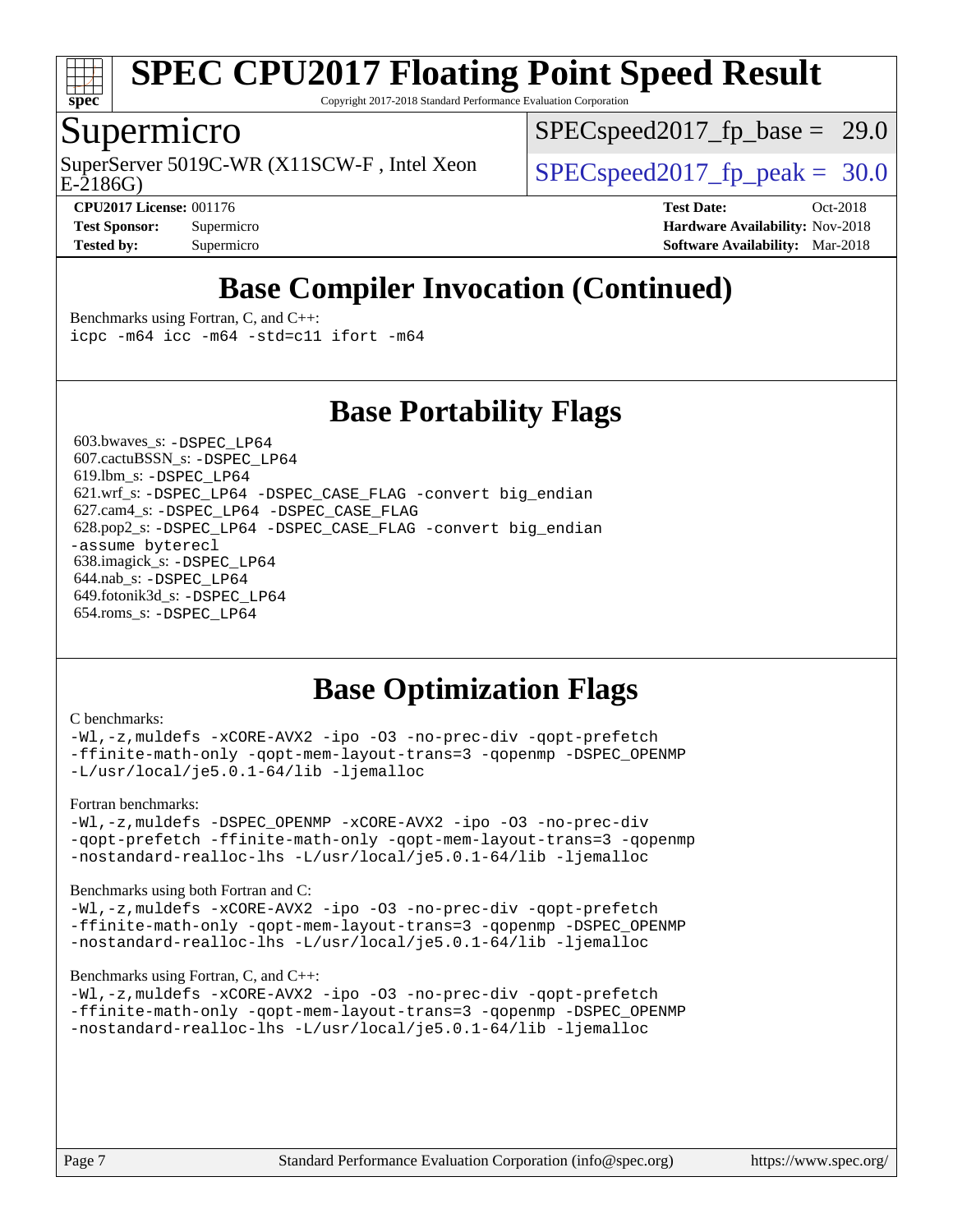

Copyright 2017-2018 Standard Performance Evaluation Corporation

## Supermicro

E-2186G) SuperServer 5019C-WR (X11SCW-F, Intel Xeon  $\big|$  [SPECspeed2017\\_fp\\_peak =](http://www.spec.org/auto/cpu2017/Docs/result-fields.html#SPECspeed2017fppeak) 30.0

 $SPECspeed2017_fp\_base = 29.0$ 

**[CPU2017 License:](http://www.spec.org/auto/cpu2017/Docs/result-fields.html#CPU2017License)** 001176 **[Test Date:](http://www.spec.org/auto/cpu2017/Docs/result-fields.html#TestDate)** Oct-2018 **[Test Sponsor:](http://www.spec.org/auto/cpu2017/Docs/result-fields.html#TestSponsor)** Supermicro **[Hardware Availability:](http://www.spec.org/auto/cpu2017/Docs/result-fields.html#HardwareAvailability)** Nov-2018 **[Tested by:](http://www.spec.org/auto/cpu2017/Docs/result-fields.html#Testedby)** Supermicro **[Software Availability:](http://www.spec.org/auto/cpu2017/Docs/result-fields.html#SoftwareAvailability)** Mar-2018

# **[Peak Compiler Invocation](http://www.spec.org/auto/cpu2017/Docs/result-fields.html#PeakCompilerInvocation)**

[C benchmarks](http://www.spec.org/auto/cpu2017/Docs/result-fields.html#Cbenchmarks): [icc -m64 -std=c11](http://www.spec.org/cpu2017/results/res2018q4/cpu2017-20181112-09649.flags.html#user_CCpeak_intel_icc_64bit_c11_33ee0cdaae7deeeab2a9725423ba97205ce30f63b9926c2519791662299b76a0318f32ddfffdc46587804de3178b4f9328c46fa7c2b0cd779d7a61945c91cd35)

[Fortran benchmarks](http://www.spec.org/auto/cpu2017/Docs/result-fields.html#Fortranbenchmarks): [ifort -m64](http://www.spec.org/cpu2017/results/res2018q4/cpu2017-20181112-09649.flags.html#user_FCpeak_intel_ifort_64bit_24f2bb282fbaeffd6157abe4f878425411749daecae9a33200eee2bee2fe76f3b89351d69a8130dd5949958ce389cf37ff59a95e7a40d588e8d3a57e0c3fd751)

[Benchmarks using both Fortran and C](http://www.spec.org/auto/cpu2017/Docs/result-fields.html#BenchmarksusingbothFortranandC): [ifort -m64](http://www.spec.org/cpu2017/results/res2018q4/cpu2017-20181112-09649.flags.html#user_CC_FCpeak_intel_ifort_64bit_24f2bb282fbaeffd6157abe4f878425411749daecae9a33200eee2bee2fe76f3b89351d69a8130dd5949958ce389cf37ff59a95e7a40d588e8d3a57e0c3fd751) [icc -m64 -std=c11](http://www.spec.org/cpu2017/results/res2018q4/cpu2017-20181112-09649.flags.html#user_CC_FCpeak_intel_icc_64bit_c11_33ee0cdaae7deeeab2a9725423ba97205ce30f63b9926c2519791662299b76a0318f32ddfffdc46587804de3178b4f9328c46fa7c2b0cd779d7a61945c91cd35)

[Benchmarks using Fortran, C, and C++:](http://www.spec.org/auto/cpu2017/Docs/result-fields.html#BenchmarksusingFortranCandCXX) [icpc -m64](http://www.spec.org/cpu2017/results/res2018q4/cpu2017-20181112-09649.flags.html#user_CC_CXX_FCpeak_intel_icpc_64bit_4ecb2543ae3f1412ef961e0650ca070fec7b7afdcd6ed48761b84423119d1bf6bdf5cad15b44d48e7256388bc77273b966e5eb805aefd121eb22e9299b2ec9d9) [icc -m64 -std=c11](http://www.spec.org/cpu2017/results/res2018q4/cpu2017-20181112-09649.flags.html#user_CC_CXX_FCpeak_intel_icc_64bit_c11_33ee0cdaae7deeeab2a9725423ba97205ce30f63b9926c2519791662299b76a0318f32ddfffdc46587804de3178b4f9328c46fa7c2b0cd779d7a61945c91cd35) [ifort -m64](http://www.spec.org/cpu2017/results/res2018q4/cpu2017-20181112-09649.flags.html#user_CC_CXX_FCpeak_intel_ifort_64bit_24f2bb282fbaeffd6157abe4f878425411749daecae9a33200eee2bee2fe76f3b89351d69a8130dd5949958ce389cf37ff59a95e7a40d588e8d3a57e0c3fd751)

## **[Peak Portability Flags](http://www.spec.org/auto/cpu2017/Docs/result-fields.html#PeakPortabilityFlags)**

Same as Base Portability Flags

# **[Peak Optimization Flags](http://www.spec.org/auto/cpu2017/Docs/result-fields.html#PeakOptimizationFlags)**

[C benchmarks](http://www.spec.org/auto/cpu2017/Docs/result-fields.html#Cbenchmarks):

619.lbm\_s: basepeak = yes

638.imagick\_s: basepeak = yes

```
 644.nab_s: -xCORE-AVX2 -ipo -O3 -no-prec-div -qopt-prefetch
-ffinite-math-only -qopt-mem-layout-trans=3 -qopenmp
-DSPEC_OPENMP
```
[Fortran benchmarks](http://www.spec.org/auto/cpu2017/Docs/result-fields.html#Fortranbenchmarks):

 $603.bwaves$  s: basepeak = yes

```
 649.fotonik3d_s: -prof-gen(pass 1) -prof-use(pass 2) -DSPEC_SUPPRESS_OPENMP
-DSPEC_OPENMP -O2 -xCORE-AVX2 -qopt-prefetch -ipo -O3
-ffinite-math-only -no-prec-div -qopt-mem-layout-trans=3
-qopenmp -nostandard-realloc-lhs
```

```
 654.roms_s: -DSPEC_OPENMP -xCORE-AVX2 -ipo -O3 -no-prec-div
-qopt-prefetch -ffinite-math-only -qopt-mem-layout-trans=3
-qopenmp -nostandard-realloc-lhs
```
**(Continued on next page)**